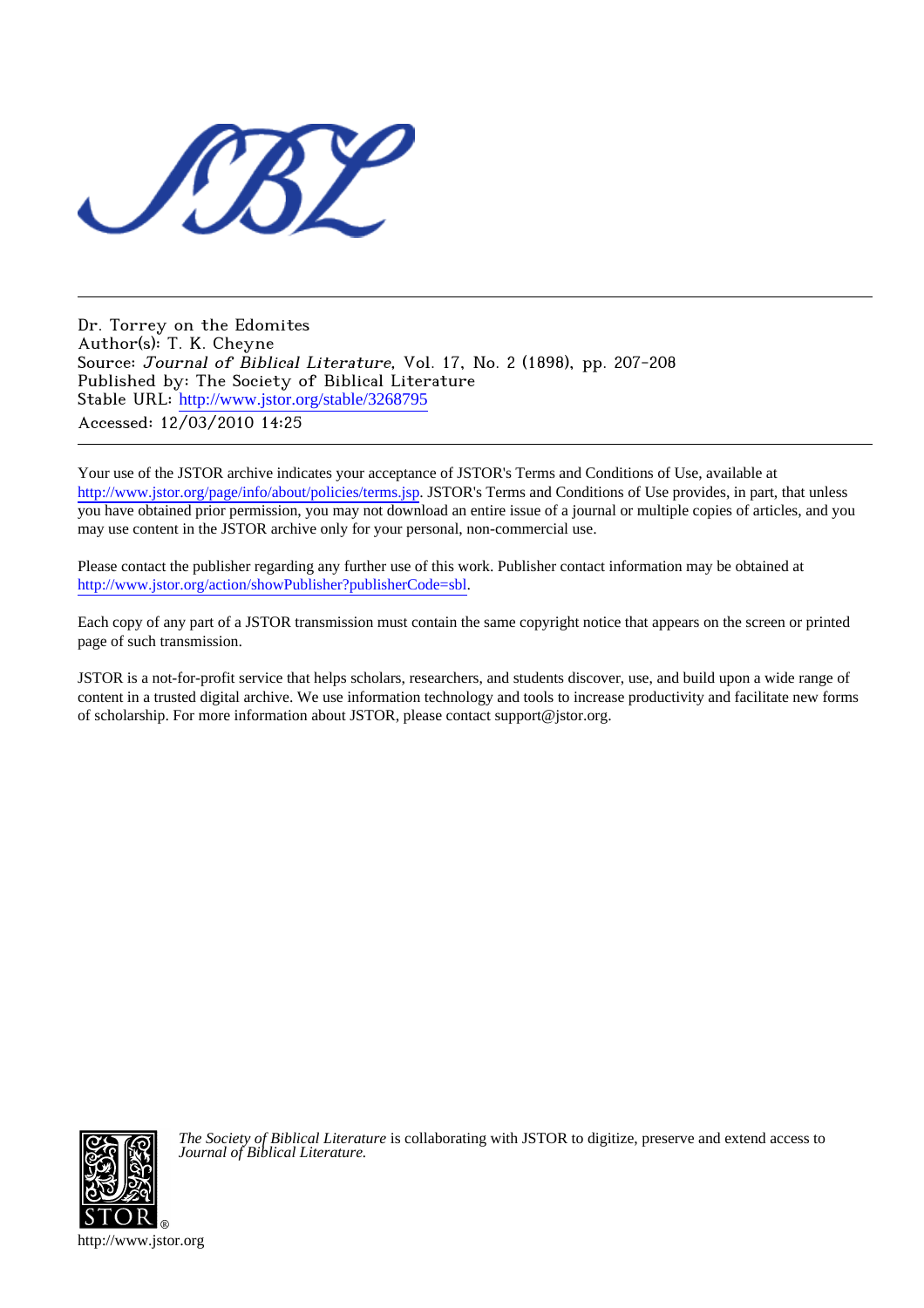## **Dr. Torrey on the Edomites.**

**PROF. T. K. CHEYNE. OXFORD, ENGLAND.** 

**D R. TORREY unintentionally exaggerates the difference between the conclusions of his article in Part I. of the present volume,**  and those expressed in my *Introduction to Isaiah*, pp. 210 f. To say that I there regard Mal.  $I^{3-3}$  " as referring to a Nabataean attack on **the Edomites while the latter were in their old home" is not quite correct; it should have been said, "while the main body of the Edomites were," etc. Dr. Torrey has seen the historical truth more clearly than any of his predecessors, but it is too much to assume that "the fact has not been recognized that the invaders (i.e. the Edomitish invaders of Judah) came to stay." It was recognized by myself; that I underrate the extent of the invasion does not alter the fact. Dr. Torrey also states that according to "the theory now in favour " the Edomites in Judah "were compelled by the Persians to give back their new possessions to the Jews." I do not remember what Wellhausen may have said on the subject; but, lest some reader of Dr. Torrey's article might suppose that I am among those who hold this view, I will state explicitly that never, in any of my references to the subject, have I given any countenance to this baseless theory.** 

**To Dr. Torrey belongs the credit of having first shown that the list of Judaan cities in Nehemiah, supposed by Smend and others (including myself) to be pre-exilic, was really an invention of the Chron**icler — a discovery which has important consequences. But even in **1895 it was possible for a critic of Isaiah like myself to avoid this**  arbitrary supposition, and in  $ZATW$ . xiv.  $(1894)$  p.  $142$ , I have rejected the view of Mal.  $i^{1-5}$  adopted by Stade in his *Geschichte*.

I will now add a correction of a view of my own on Ps.  $65^{24}$ , **which, following Bickell, I now arrange thus:** 

> **For thee most fit is praise, I 0 God, in Zion; To thee be the vow performed, I 0 Hearer of prayer.**